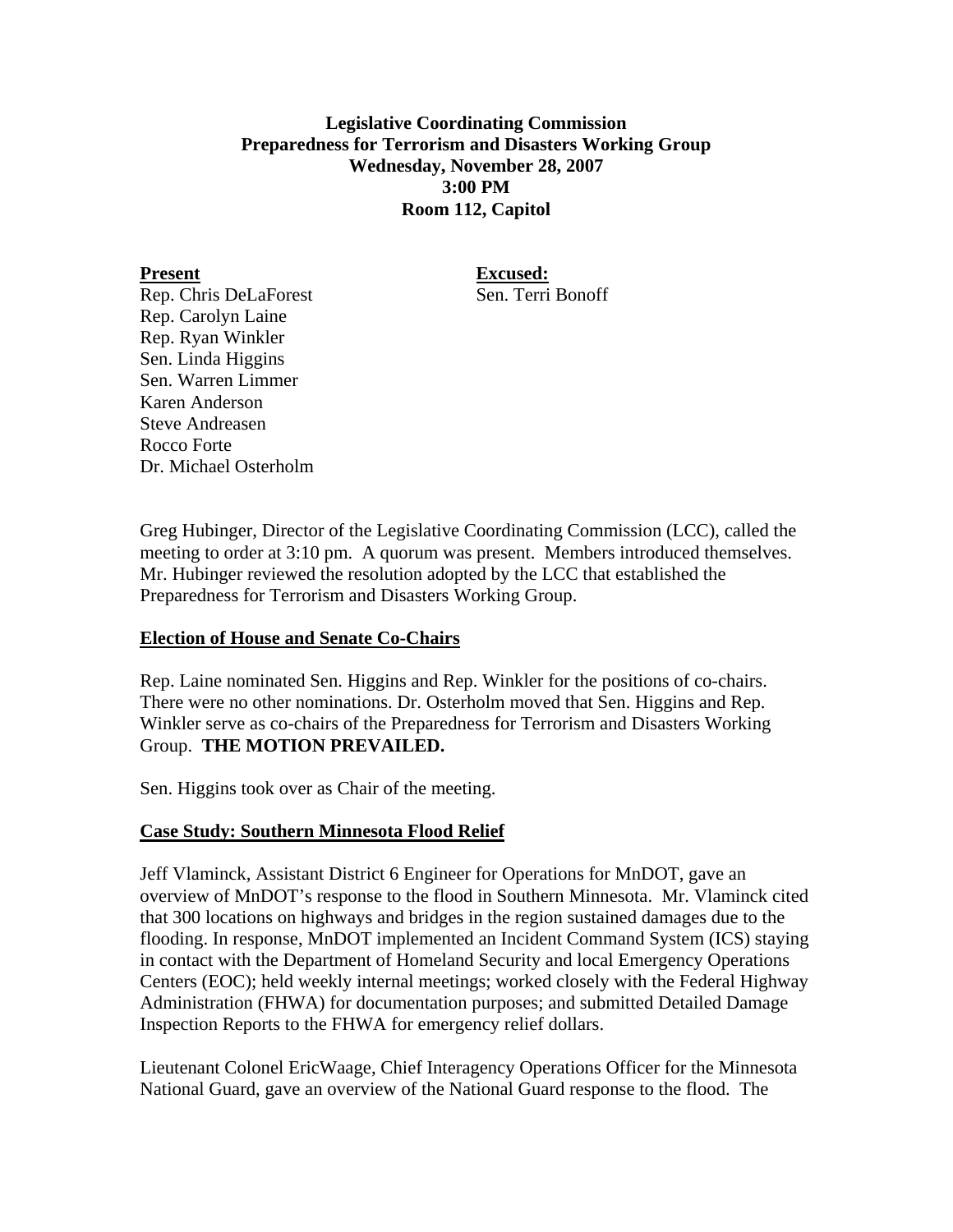response effort included the quick approval and placement of National Guard units in the areas impacted; the dispatch of two Blackhawk helicopters; the dispatch of the ready response force; the dispatch of medical personnel to assist victims; and the placement of satellite communication to the areas. Lt. Col. Waage and Mr. Valminck stood for questions. Discussion ensued.

#### **Case Study: 35W Bridge Collapse**

Rocco Forte, Minneapolis Emergency Preparedness Director, gave an overview of the City's response to the I-35W bridge collapse, which included the implementation of a National Incident Management System (NIMS); the immediate activation of the EOC; the utilization of Mutual Aid Partners; and the activation of the City's Emergency Operations Plan (EOP). Mr. Forte cited their response effort worked well due to good relationships, good communications, planning, equipment and training. He also noted the size of their EOC was not large enough to accommodate the individuals involved. Mr. Forte stood for questions. Discussion Ensued.

Michael Campion, Commissioner of the Minnesota Department of Public Safety (DPS), gave a chronology of the Department's response to the bridge collapse. The DPS followed the Minnesota Emergency Operations Plan, a NIMS based response plan that guides agencies to their role during a particular disaster. In response, the DPS activated the state EOC; coordinated the entire state agency response; provided security to the immediate area; assisted with the dissemination of public information and served as a liaison with federal government. Mr. Campion stood for questions. Discussion ensued.

Chief Deputy Mike Carlson, Inspector Ken Shilling and Captain Bill Chandler of the Hennepin County Sheriff's Office (HCSO) gave an overview of the HCSO response to the bridge collapse as river command. Chief Deputy Carlson cited critical elements that aided their effort included established relationships, intercommunications system, NIMS, planning and training. Inspector Schilling gave an overview of the equipment and technology utilized during the water rescue and recovery effort.

Captain Chandler presented the HCSO five phase response to the bridge collapse. The phases were: rescue and recovery operations; public safety diving operations; a systematic search by US Navy divers; addition of commercial divers to the search; and debris removal and river security. Chief Deputy Carlson, Inspector Shilling and Captain Chandler stood for questions. Discussion ensued.

Cathy Clark, Acting Director of the Emergency Management Section for MnDOT's Office of Maintenance, and Sue Mulvihill, Metro Program Delivery Director, gave an overview of MnDOTs response to the bridge collapse. Ms. Clark spoke to MnDOT's EOP that addresses responsibilities, roles and protocol. Responsibilities include traffic control, debris removal and assisting with travel information services. Ms. Mulvihill then gave an overview of MnDOT's response the night of the collapse, which included the closure of roadways, management of traffic and assistance with debris removal. Ms. Clark and Ms. Mulvihill stood for questions. Discussion ensued.